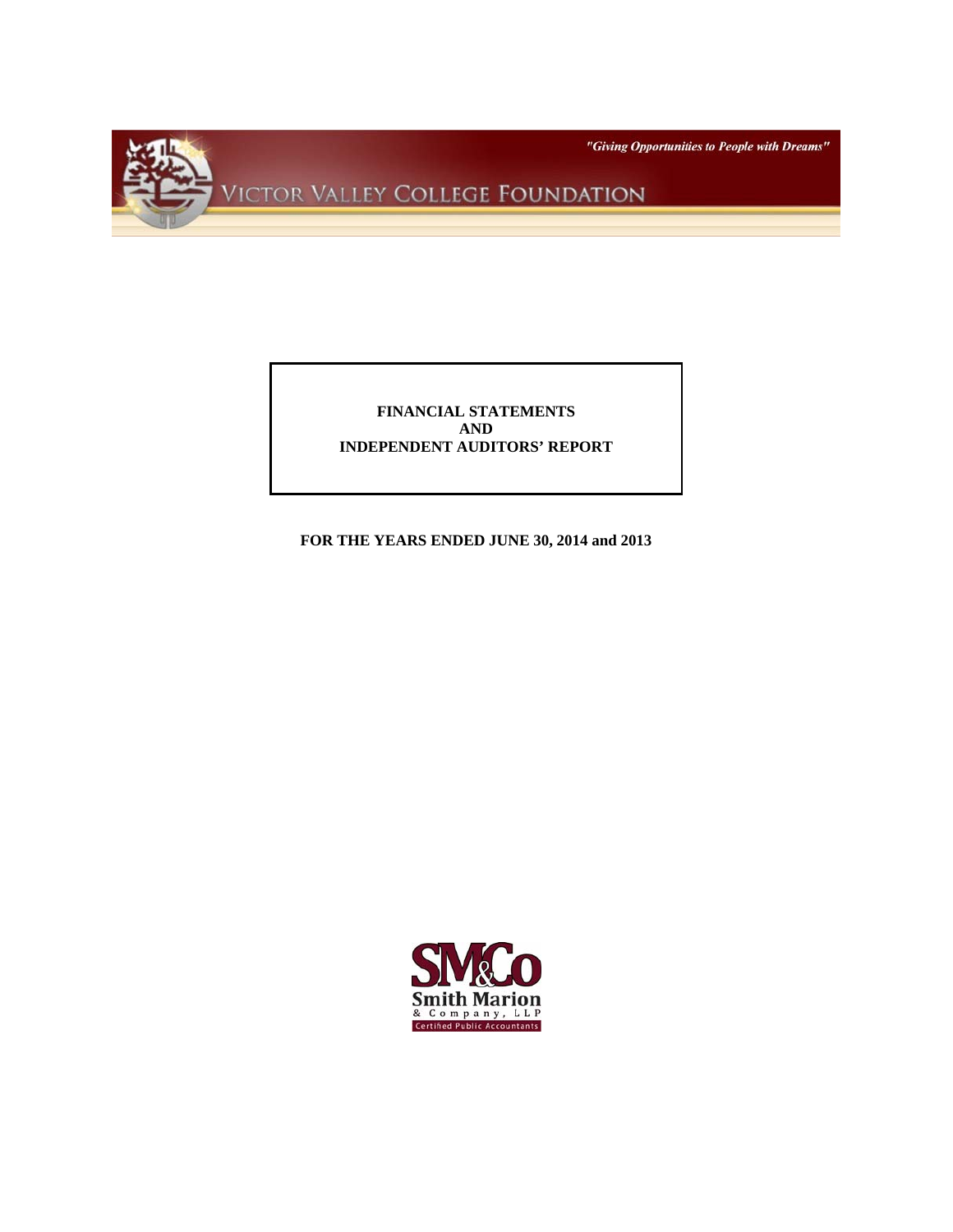# **VICTOR VALLEY COMMUNITY COLLEGE DISTRICT FOUNDATION**  FINANCIAL STATEMENTS AND INDEPENDENT AUDITORS' REPORT

FOR THE YEARS ENDED JUNE 30, 2014 AND 2013

## TABLE OF CONTENTS

|                                                    | Page     |
|----------------------------------------------------|----------|
| INDEPENDENT ACCOUNTANTS' REPORT                    | $1 - 2$  |
| FINANCIAL STATEMENTS                               |          |
| <b>Statements of Financial Position</b>            | 3        |
| Statements of Activities and Changes in Net Assets | $4 - 5$  |
| <b>Statements of Functional Expenses</b>           | $6 - 7$  |
| <b>Statements of Cash Flows</b>                    | 8        |
| <b>Notes to Financial Statements</b>               | $9 - 15$ |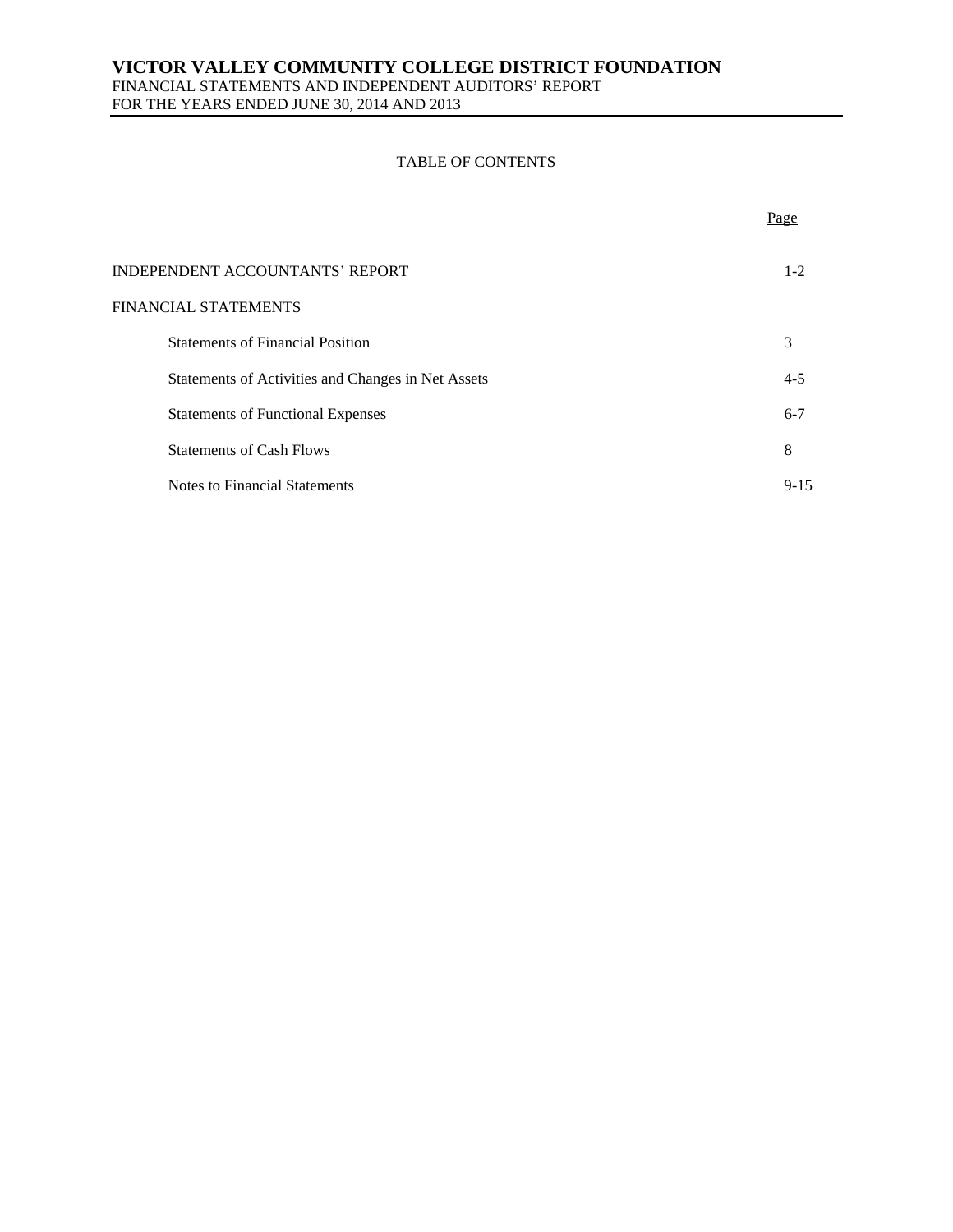

Smith Marion & Company, LLP · Certified Public Accountants Grand Terrace Office · 22365 Barton Road, Suite 108 · Grand Terrace, CA 92313 · (909) 825-6600

**To the Board of Directors Victor Valley Community College District Foundation** Victorville, CA

#### INDEPENDENT AUDITORS' REPORT

#### *Report on the Financial Statements*

We have audited the accompanying financial statements of Victor Valley Community College District Foundation (a nonprofit organization) which comprise the statements of financial position as of June 30, 2014 and 2013 and the related statements of activities and changes in net assets, functional expenses and cash flows for the years then ended, and the related notes to the financial statements.

#### *Management's Responsibility for the Financial Statements*

Management is responsible for the preparation and fair presentation of these financial statements in accordance with accounting principles generally accepted in the United States of America; this includes the design, implementation, and maintenance of internal control relevant to the preparation and fair presentation of financial statements that are free from material misstatement, whether due to fraud or error.

#### *Auditor's Responsibility*

Our responsibility is to express an opinion on these financial statements based on our audits. We conducted our audits in accordance with auditing standards generally accepted in the United States of America. Those standards require that we plan and perform the audit to obtain reasonable assurance about whether the financial statements are free from material misstatement.

An audit involves performing procedures to obtain audit evidence about the amounts and disclosures in the financial statements. The procedures selected depend on the auditor's judgment, including the assessment of the risks of material misstatement of the financial statements, whether due to fraud or error. In making those risk assessments, the auditor considers internal control relevant to the entity's preparation and fair presentation of the financial statements in order to design audit procedures that are appropriate in the circumstances, but not for the purpose of expressing an opinion on the effectiveness of the entity's internal control. Accordingly, we express no such opinion. An audit also includes evaluating the appropriateness of accounting policies used and the reasonableness of significant accounting estimates made by management, as well as evaluating the overall presentation of the financial statements.

We believe that the audit evidence we have obtained is sufficient and appropriate to provide a basis for our audit opinion.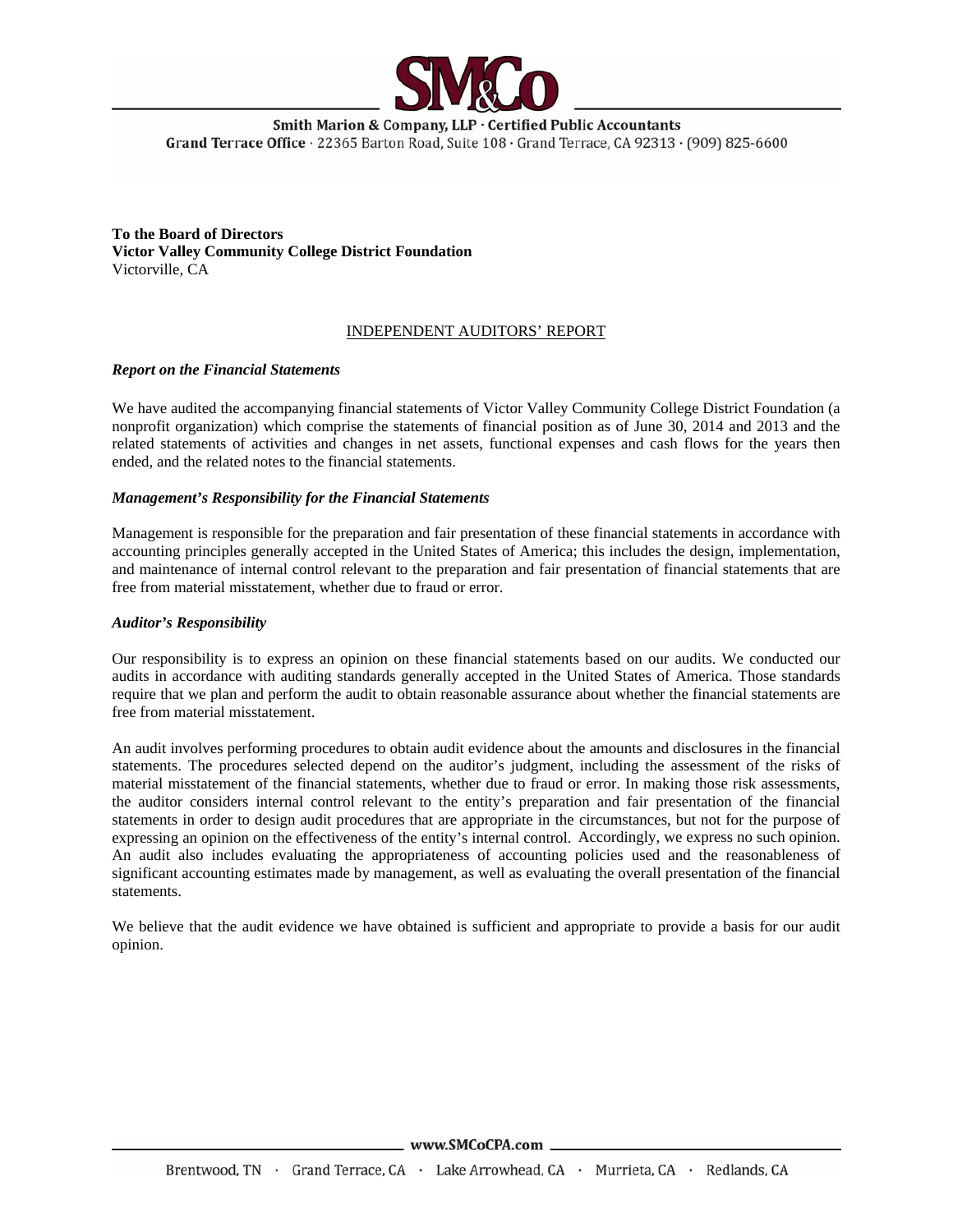## *Opinion*

In our opinion, the financial statements referred to above present fairly, in all material respects, the financial position of Victor Valley Community College District Foundation as of June 30, 2014 and 2013, and changes in its net assets and its cash flows for the years then ended in conformity with accounting principles generally accepted in the United States of America.

Smith Manon & Co.

November 11, 2014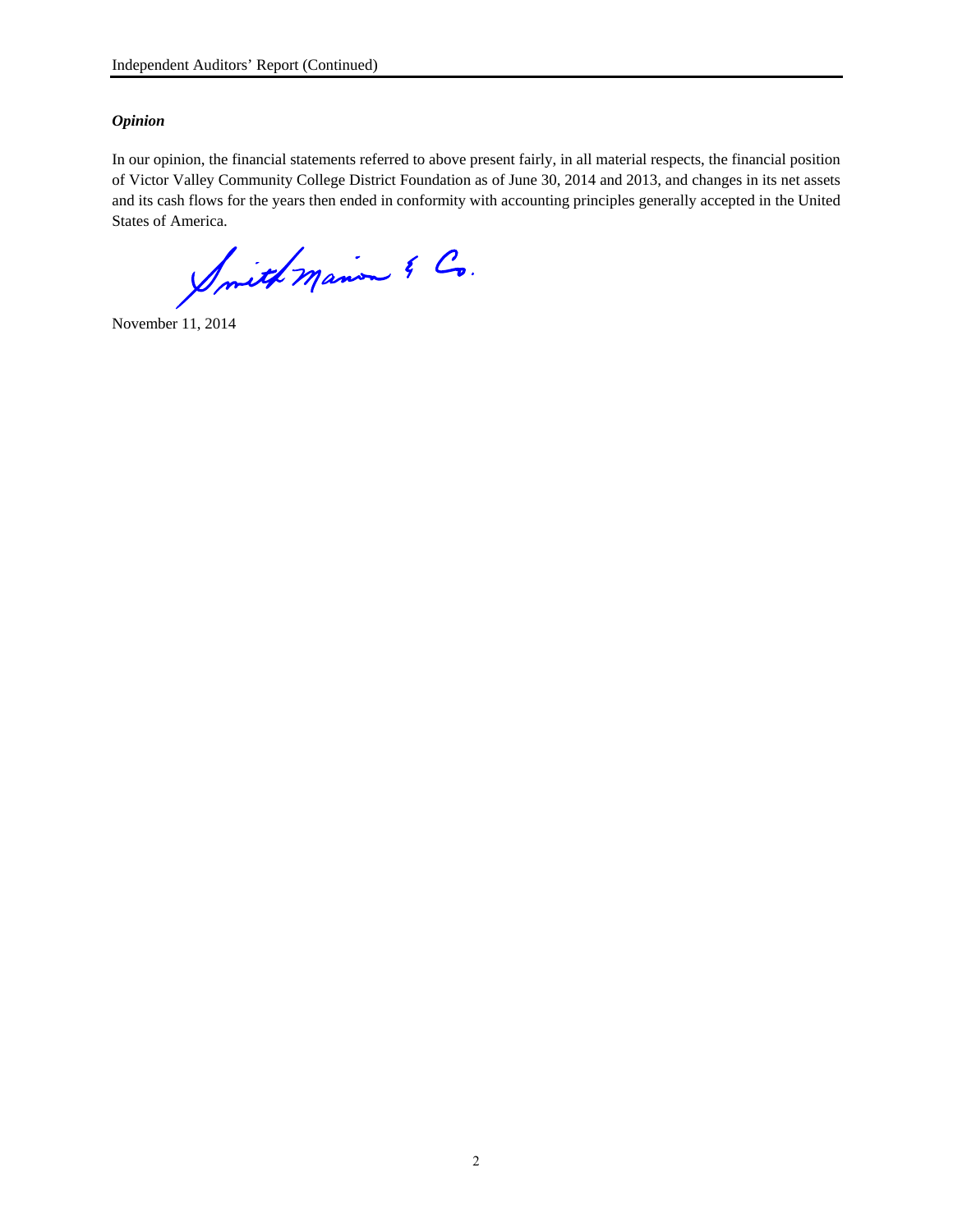(A Non-Profit Organization) STATEMENTS OF FINANCIAL POSITION JUNE 30, 2014 AND 2013

|                                                                                                                                                                                            | 2014                                                                  | 2013                                                                  |
|--------------------------------------------------------------------------------------------------------------------------------------------------------------------------------------------|-----------------------------------------------------------------------|-----------------------------------------------------------------------|
| <b>ASSETS</b>                                                                                                                                                                              |                                                                       |                                                                       |
| <b>CURRENT ASSETS</b><br>Cash<br>Short-term investments<br>Investment - scholarship endowment<br>Investment - other<br>Pledges and grants receivable, net<br>Nursing loans receivable, net | \$<br>503,831<br>1,000,002<br>224,000<br>15,000<br>1,028,244<br>5,650 | \$<br>594,035<br>26,567<br>224,000<br>10,000<br>68,289<br>5,700       |
| TOTAL CURRENT ASSETS                                                                                                                                                                       | 2,776,727                                                             | 928,591                                                               |
| <b>LONG-TERM ASSETS</b><br>Long-term investments                                                                                                                                           | 2,119,334                                                             | 1,646,033                                                             |
| Property and equipment:<br>Donated airplane<br>Donated land<br>Equipment<br>Less accumulated depreciation<br>TOTAL LONG-TERM ASSETS                                                        | 460,000<br>1,845,000<br>40,138<br>(36,790)<br>2,308,348<br>4,427,682  | 460,000<br>1,845,000<br>40,138<br>(35, 450)<br>2,309,688<br>3,955,721 |
| <b>TOTAL ASSETS</b>                                                                                                                                                                        | \$<br>7,204,409                                                       | \$<br>4,884,312                                                       |
| <b>LIABILITIES AND NET ASSETS</b>                                                                                                                                                          |                                                                       |                                                                       |
| <b>CURRENT LIABILITIES</b><br>Accounts payable<br>Joseph B. Campbell Scholarship                                                                                                           | \$<br>12,575<br>600                                                   | \$<br>27,634<br>600                                                   |
| TOTAL CURRENT LIABILITIES/TOTAL LIABILITIES                                                                                                                                                | 13,175                                                                | 28,234                                                                |
| <b>NET ASSETS</b><br>Unrestricted<br>Temporarily restricted<br>Permanently restricted                                                                                                      | 3,171,965<br>2,758,974<br>1,260,295                                   | 2,976,111<br>622,172<br>1,257,795                                     |
| TOTAL NET ASSETS                                                                                                                                                                           | 7,191,234                                                             | 4,856,078                                                             |
| TOTAL LIABILITIES AND NET ASSETS                                                                                                                                                           | \$<br>7,204,409                                                       | \$<br>4,884,312                                                       |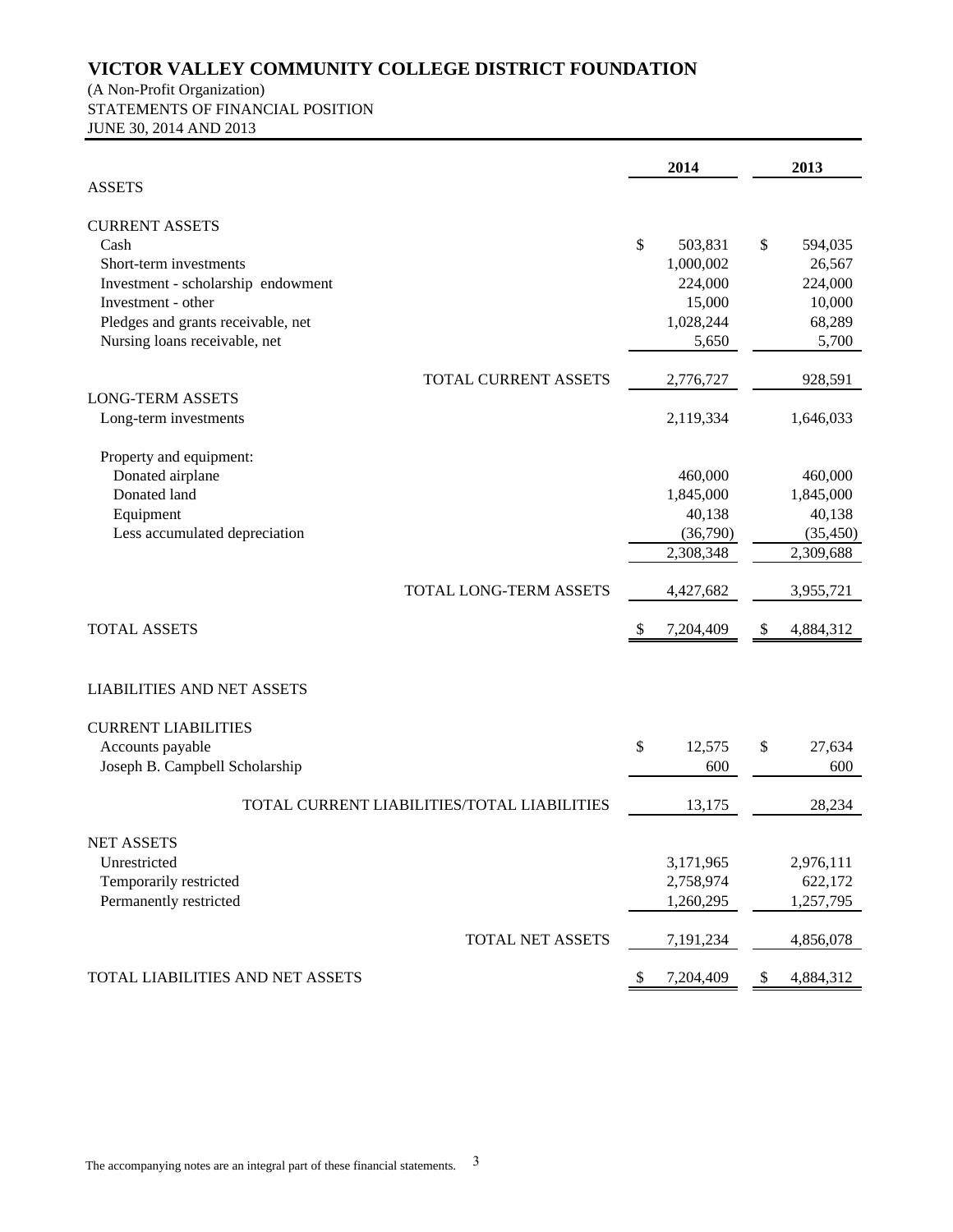#### (A Non-Profit Organization) STATEMENT OF ACTIVITIES AND CHANGES IN NET ASSETS FOR THE YEAR ENDED JUNE 30, 2014

|                                         | 2014          |                  |              |                  |  |  |
|-----------------------------------------|---------------|------------------|--------------|------------------|--|--|
|                                         |               | Temporarily      | Permanently  |                  |  |  |
|                                         | Unrestricted  | Restricted       | Restricted   | Totals           |  |  |
| <b>REVENUES AND GAINS:</b>              |               |                  |              |                  |  |  |
| Donations                               | \$<br>203,843 | 2,611,181<br>\$. | 2,500<br>\$. | 2,817,524<br>\$. |  |  |
| In-kind donations                       | 17,152        | 197,870          |              | 215,022          |  |  |
| Event and other revenue (Net)           | 22,907        |                  |              | 22,907           |  |  |
| Membership dues                         | 44,591        |                  |              | 44,591           |  |  |
| Interest and dividend income            | 51,825        | 2,418            |              | 54,243           |  |  |
| Unrealized gain (loss) on investments   | 118,870       |                  |              | 118,870          |  |  |
| TOTAL REVENUES AND GAINS                | 459,188       | 2,811,469        | 2,500        | 3,273,157        |  |  |
|                                         |               |                  |              |                  |  |  |
| NET ASSETS RELEASED FROM RESTRICTIONS:  |               |                  |              |                  |  |  |
| Net assets released from restrictions   | 674,667       | (674, 667)       |              |                  |  |  |
| TOTAL REVENUES, GAINS AND OTHER SUPPORT | 1,133,855     | 2,136,802        | 2,500        | 3,273,157        |  |  |
|                                         |               |                  |              |                  |  |  |
| <b>ALLOCATIONS AND EXPENSES:</b>        |               |                  |              |                  |  |  |
| Program services                        | 793,388       |                  |              | 793,388          |  |  |
| Management and general                  | 112,684       |                  |              | 112,684          |  |  |
| Support services - fundraising          | 31,929        |                  |              | 31,929           |  |  |
| TOTAL ALLOCATIONS AND EXPENSES          | 938,001       |                  |              | 938,001          |  |  |
| <b>INCREASE IN NET ASSETS</b>           | 195,854       | 2,136,802        | 2,500        | 2,335,156        |  |  |
|                                         |               |                  |              |                  |  |  |
| NET ASSETS AT BEGINNING OF YEAR         | 2.976.111     | 622,172          | 1,257,795    | 4,856,078        |  |  |
|                                         |               |                  |              |                  |  |  |
| NET ASSETS AT END OF YEAR               | 3,171,965     | 2,758,974        | 1,260,295    | 7,191,234        |  |  |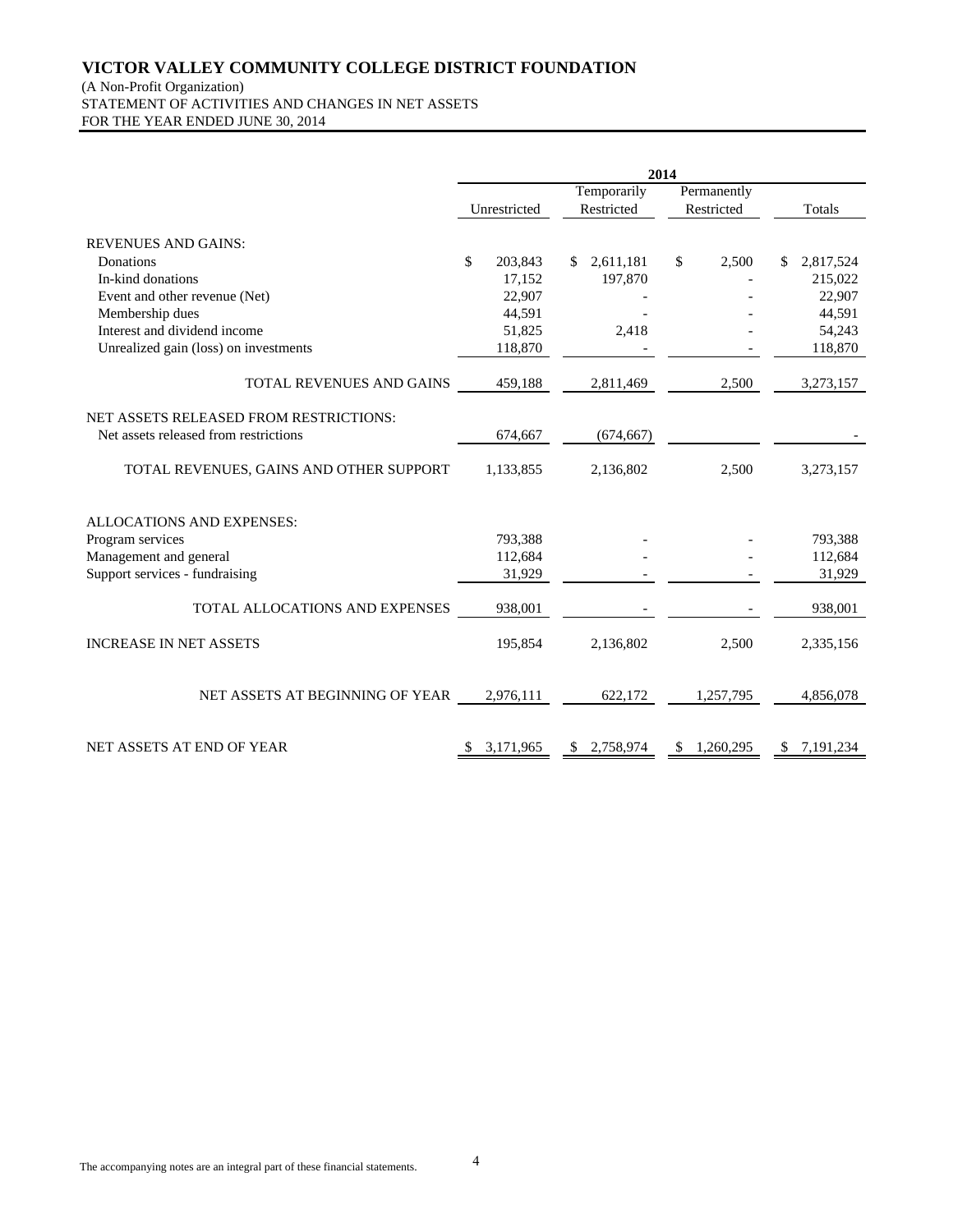#### (A Non-Profit Organization) STATEMENT OF ACTIVITIES AND CHANGES IN NET ASSETS FOR THE YEAR ENDED JUNE 30, 2013

|                                         | 2013         |               |                 |               |  |  |
|-----------------------------------------|--------------|---------------|-----------------|---------------|--|--|
|                                         |              | Temporarily   | Permanently     |               |  |  |
|                                         | Unrestricted | Restricted    | Restricted      | Totals        |  |  |
| <b>REVENUES AND GAINS:</b>              |              |               |                 |               |  |  |
| Donations                               | \$<br>35,029 | \$<br>543,137 | \$<br>206,375   | 784,541<br>\$ |  |  |
| In-kind donations                       | 6,910        | 196,287       |                 | 203,197       |  |  |
| Event and other revenue                 | 269,531      |               |                 | 269,531       |  |  |
| Membership dues                         | 67,633       |               |                 | 67,633        |  |  |
| Interest and dividend income            | 27,264       | 13,737        |                 | 41,001        |  |  |
| Unrealized gain (loss) on investments   | 39,642       |               |                 | 39,642        |  |  |
| TOTAL REVENUES AND GAINS                | 446,009      | 753,161       | 206,375         | 1,405,545     |  |  |
| NET ASSETS RELEASED FROM RESTRICTIONS:  |              |               |                 |               |  |  |
| Net assets released from restrictions   | 869,060      | (869,060)     |                 |               |  |  |
| TOTAL REVENUES, GAINS AND OTHER SUPPORT | 1,315,069    | (115,899)     | 206,375         | 1,405,545     |  |  |
|                                         |              |               |                 |               |  |  |
| <b>ALLOCATIONS AND EXPENSES:</b>        |              |               |                 |               |  |  |
| Program services                        | 884,420      |               |                 | 884,420       |  |  |
| Management and general                  | 130,238      |               |                 | 130,238       |  |  |
| Support services - fundraising          | 149,412      |               |                 | 149,412       |  |  |
| TOTAL ALLOCATIONS AND EXPENSES          | 1,164,070    |               |                 | 1,164,070     |  |  |
| INCREASE (DECREASE) IN NET ASSETS       | 150,999      | (115,899)     | 206,375         | 241,475       |  |  |
| NET ASSETS AT BEGINNING OF YEAR         | 2,825,112    | 802,071       | 987,420         | 4,614,603     |  |  |
| Transfer of funds                       |              | (64,000)      | 64,000          |               |  |  |
| NET ASSETS AT END OF YEAR               | \$2,976,111  | 622,172       | 1,257,795<br>S. | 4,856,078     |  |  |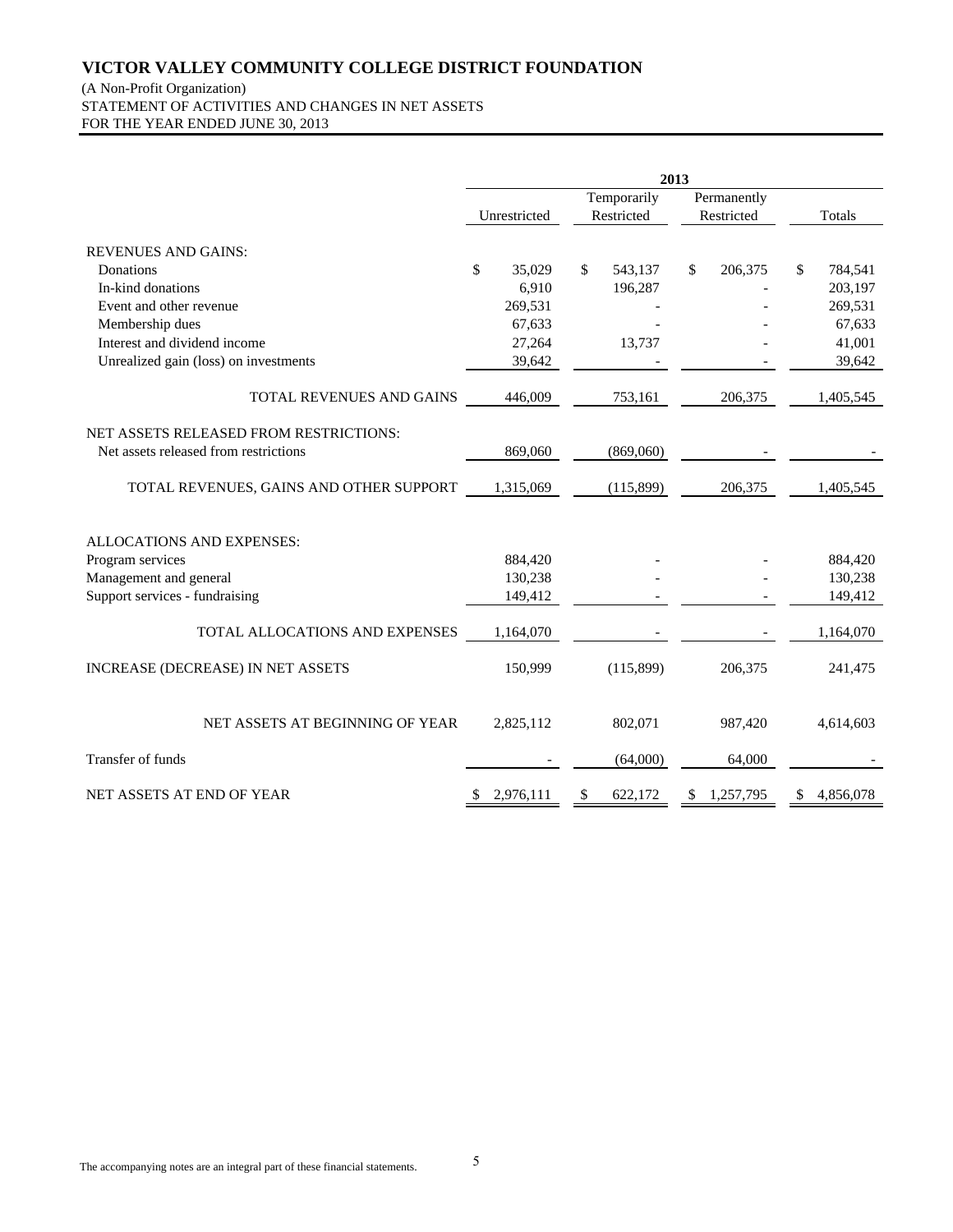# (A Non-Profit Organization) STATEMENT OF FUNCTIONAL EXPENSES FOR THE YEAR ENDED JUNE 30, 2014

|                                   | Program<br>Services | Management<br>and General | Support<br>Services-<br>Fundraising | Total         |
|-----------------------------------|---------------------|---------------------------|-------------------------------------|---------------|
| Accounting                        | \$                  | \$<br>4,750               | \$                                  | \$<br>4,750   |
| Admission/entry fees              | 3,515               | 2,350                     |                                     | 5,865         |
| Advertising                       | 5,422               | 7,605                     |                                     | 13,027        |
| Awards and recognition            | 9,619               | 4,971                     |                                     | 14,590        |
| Bad debt                          | 4,500               | 4,550                     | 3,000                               | 12,050        |
| Bank and broker charges           |                     | 1,475                     |                                     | 1,475         |
| Catering                          | 282                 | 10,006                    |                                     | 10,288        |
| Commissions                       |                     | 2,250                     | 12,799                              | 15,049        |
| Consultants                       | 3,448               | 3,449                     |                                     | 6,897         |
| Contributions and donations       | 496                 |                           |                                     | 496           |
| Depreciation                      | 1,340               |                           |                                     | 1,340         |
| Dues and subscriptions            | 580                 | 6,879                     |                                     | 7,459         |
| Education and training            | 14,390              | 3,451                     |                                     | 17,841        |
| Equipment and supply expenditures | 99,954              | 963                       | 9,751                               | 110,668       |
| Event entertainment               |                     |                           |                                     |               |
| Facilities and decorations        | 145,819             | 5,844                     |                                     | 151,663       |
| Grants awarded                    | 188,887             |                           |                                     | 188,887       |
| Hospitality                       | 715                 | 2,414                     |                                     | 3,129         |
| Insurance                         |                     | 1,823                     | 1,388                               | 3,211         |
| Licenses and fees                 | 274                 | 458                       | 373                                 | 1,105         |
| Meals and entertainment           | 1,981               | 3,693                     | 1,105                               | 6,779         |
| Office staffing                   | 5,239               | 4,753                     | 465                                 | 10,457        |
| Office/computer                   | 418                 | 8,608                     | 1,021                               | 10,047        |
| <b>Outside Labor</b>              | 17,260              | 250                       |                                     | 17,510        |
| Postage                           | 30                  | 1,338                     | 368                                 | 1,736         |
| Printing                          | 10,728              | 1,759                     |                                     | 12,487        |
| Professional fees                 | 17,201              | 13,422                    |                                     | 30,623        |
| Program development               |                     | 2,188                     |                                     | 2,188         |
| Refund                            | 599                 |                           |                                     | 599           |
| Repairs and maintenance           | 931                 |                           |                                     | 931           |
| Scholarships                      | 229,194             |                           |                                     | 229,194       |
| <b>Taxes</b>                      |                     | 7,004                     |                                     | 7,004         |
| Telephone                         |                     | 1,952                     |                                     | 1,952         |
| Travel                            | 30,566              | 4,479                     | 1,659                               | 36,704        |
|                                   | \$<br>793,388       | \$<br>112,684             | \$<br>31,929                        | \$<br>938,001 |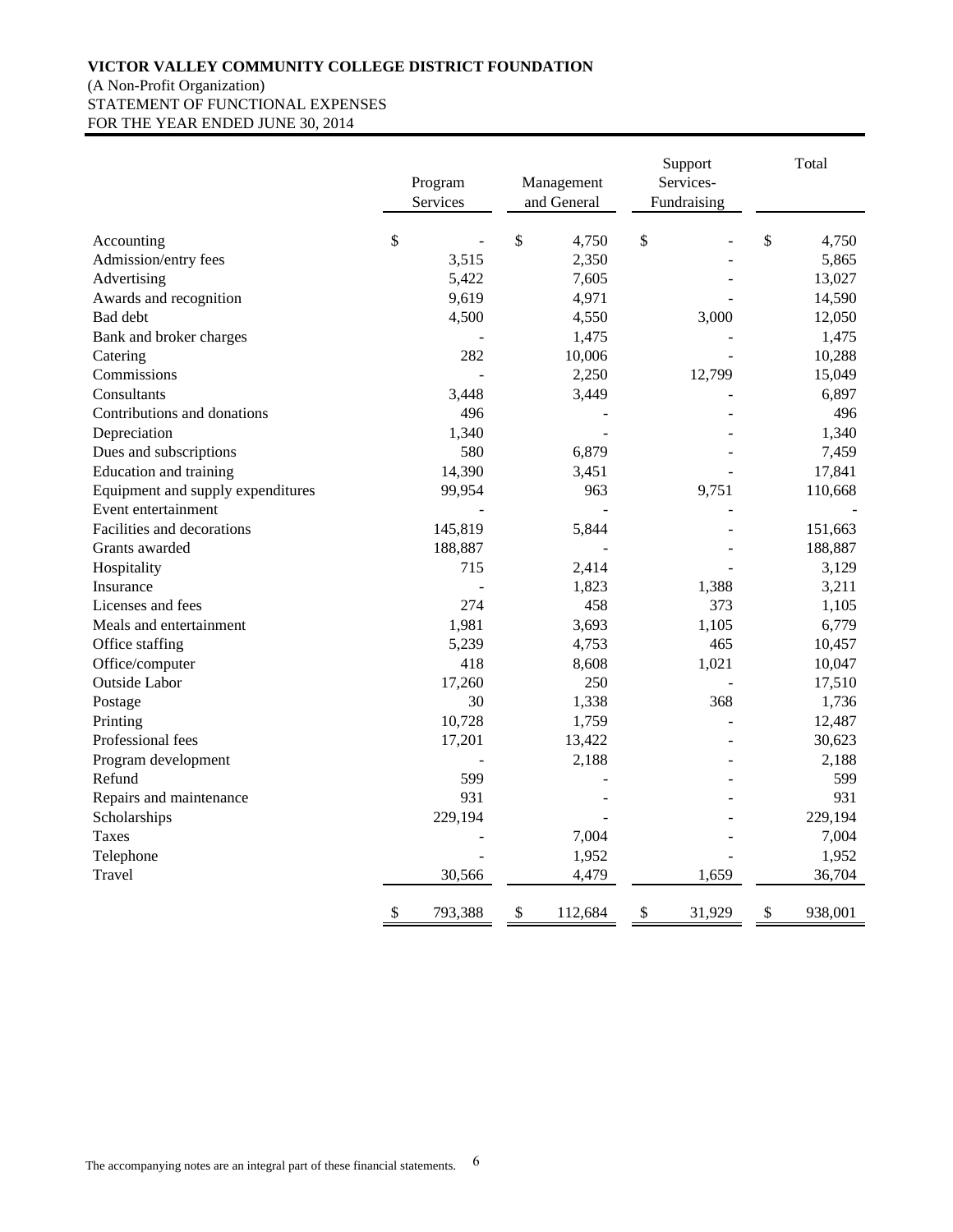# (A Non-Profit Organization) STATEMENT OF FUNCTIONAL EXPENSES FOR THE YEAR ENDED JUNE 30, 2013

|                                   | Program<br>Services | Management<br>and General | Support<br>Services-<br>Fundraising | Total           |
|-----------------------------------|---------------------|---------------------------|-------------------------------------|-----------------|
| Accounting fees                   | \$                  | \$<br>4,100               | \$                                  | \$<br>4,100     |
| Admission/entry fees              | 9,821               |                           | 3,531                               | 13,352          |
| Advertising                       | 8,356               | 1,486                     | 6,905                               | 16,747          |
| Awards and recognition            | 9,153               | 13,458                    | 13,634                              | 36,245          |
| Bad debt                          | 29,057              | 24,221                    | 5,600                               | 58,878          |
| Bank and broker charges           | 143                 | 1,389                     | 63                                  | 1,595           |
| Catering                          | 9,068               | 6,560                     | 2,270                               | 17,898          |
| Commissions                       |                     |                           | 7,666                               | 7,666           |
| Consultants                       |                     | 6,561                     |                                     | 6,561           |
| Contributions and donations       | 1,000               | 144                       | 1,000                               | 2,144           |
| Depreciation                      | 1,340               |                           |                                     | 1,340           |
| Dues and subscriptions            | 1,652               | 4,757                     |                                     | 6,409           |
| Education and training            | 13,400              | 2,895                     |                                     | 16,295          |
| Equipment and supply expenditures | 77,515              | 183                       | 13,865                              | 91,563          |
| Event entertainment               |                     |                           | 20,970                              | 20,970          |
| Facilities and decorations        | 153,203             | 4,407                     | 22,680                              | 180,290         |
| Grants awarded                    | 177,853             |                           |                                     | 177,853         |
| Hospitality                       | 1,113               | 5,032                     | 3,705                               | 9,850           |
| Insurance                         |                     | 1,823                     | 1,312                               | 3,135           |
| Licenses and fees                 | 105                 | 3,521                     | 420                                 | 4,046           |
| Meals and entertainment           | 203                 | 2,001                     | 641                                 | 2,845           |
| Office staffing                   | 14,773              | 7,637                     |                                     | 22,410          |
| Office/computer                   | 1,132               | 9,024                     | 609                                 | 10,765          |
| Outside Labor                     | 40,135              |                           | 1,651                               | 41,786          |
| Postage                           | 6                   | 1,663                     | 114                                 | 1,783           |
| Printing                          | 11,541              | 4,683                     | 28,764                              | 44,988          |
| Professional fees                 | 11,461              | 12,700                    | 11,493                              | 35,654          |
| Refund                            | 1,823               |                           | 500                                 | 2,323           |
| Repairs and maintenance           | 11,067              | 125                       |                                     | 11,192          |
| Scholarships                      | 271,161             |                           | 1,000                               | 272,161         |
| <b>Taxes</b>                      |                     | 3,506                     |                                     | 3,506           |
| Telephone                         |                     | 1,200                     |                                     | 1,200           |
| Travel                            | 28,339              | 6,816                     | 660                                 | 35,815          |
| Utilities                         |                     | 346                       | 359                                 | 705             |
|                                   | \$<br>884,420       | \$<br>130,238             | \$<br>149,412                       | \$<br>1,164,070 |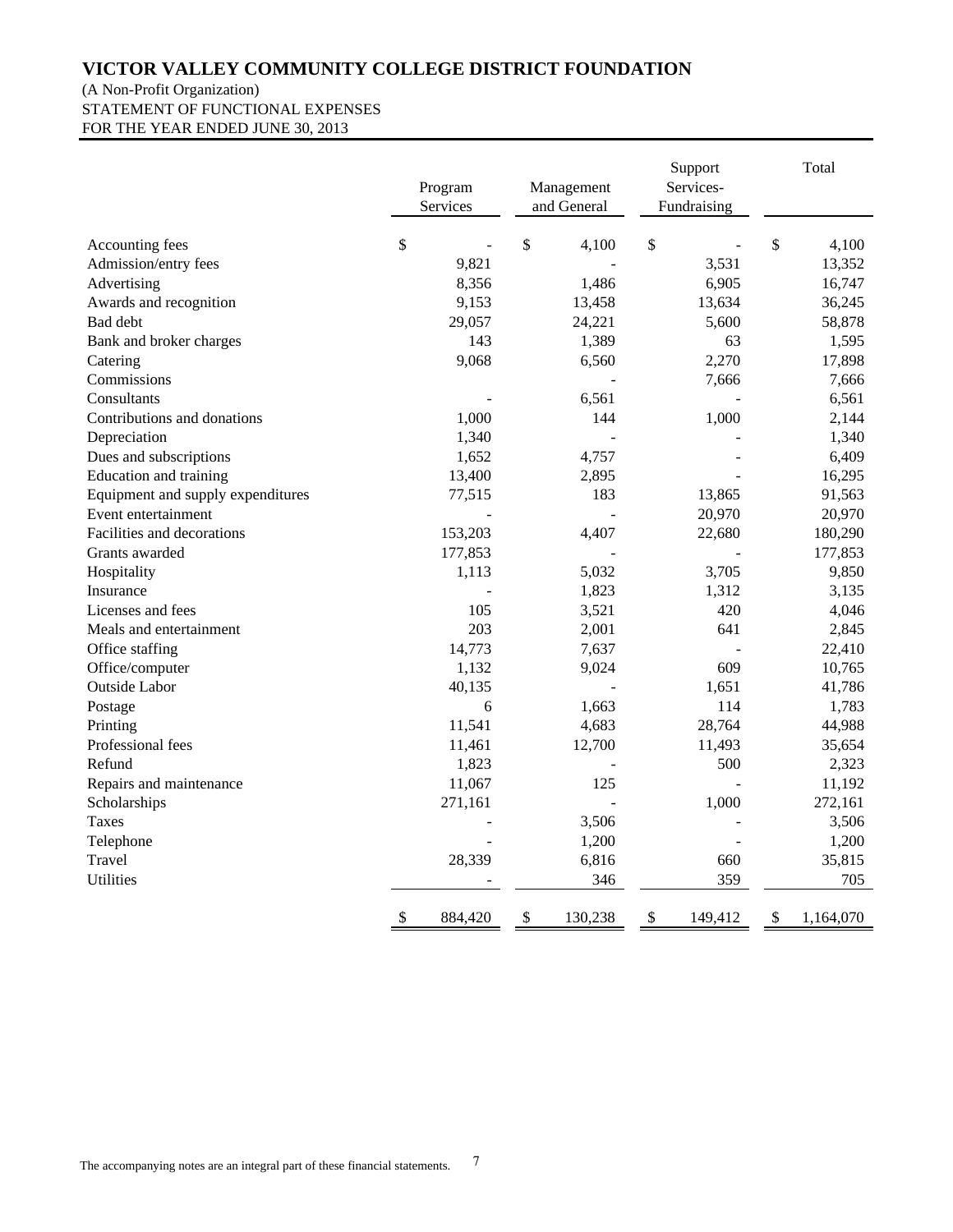# (A Non-Profit Organization) STATEMENTS OF CASH FLOWS FOR THE YEARS ENDED JUNE 30, 2014 AND 2013

|                                                                        | 2014            |    | 2013       |
|------------------------------------------------------------------------|-----------------|----|------------|
| <b>CASH FLOWS FROM OPERATIONS</b>                                      |                 |    |            |
| Increase in net assets                                                 | \$<br>2,335,156 | \$ | 241,475    |
| Adjustment to reconcile changes in net assets to net cash provided     |                 |    |            |
| by operating activities:                                               |                 |    |            |
| Non-Cash Items:                                                        |                 |    |            |
| Depreciation                                                           | 1,340           |    | 1,340      |
| Unrealized gain                                                        | (118, 870)      |    | (39, 642)  |
| (Increase) Decrease in:                                                |                 |    |            |
| Pledges and grants receivables                                         | (959, 955)      |    | (9,679)    |
| Nursing loans receivable                                               | 50              |    | 29,057     |
| Increase (Decrease) in:<br>Accounts, salaries and scholarships payable | 15,059          |    | (27, 353)  |
|                                                                        |                 |    |            |
| NET CASH PROVIDED (USED) BY OPERATING ACTIVITIES                       | 1,272,780       |    | 195,198    |
| CASH FLOWS FROM INVESTING ACTIVITIES                                   |                 |    |            |
| Increase in investment-scholarship endowment                           | (5,000)         |    |            |
| Net change in investments                                              | (1,357,984)     |    | (500, 118) |
| NET CASH PROVIDED (USED) BY                                            |                 |    |            |
| <b>INVESTING ACTIVITIES</b>                                            | (1,362,984)     |    | (500, 118) |
| CASH FLOWS FROM FINANCING ACTIVITIES                                   |                 |    |            |
|                                                                        |                 |    |            |
| NET CASH PROVIDED (USED) BY                                            |                 |    |            |
| <b>FINANCING ACTIVITIES</b>                                            |                 |    |            |
| NET INCREASE (DECREASE) IN CASH                                        | (90, 204)       |    | (304, 920) |
| CASH AT BEGINNING OF YEAR                                              | 594,035         |    | 898,955    |
| <b>CASH AT END OF YEAR</b>                                             | \$<br>503,831   | S. | 594,035    |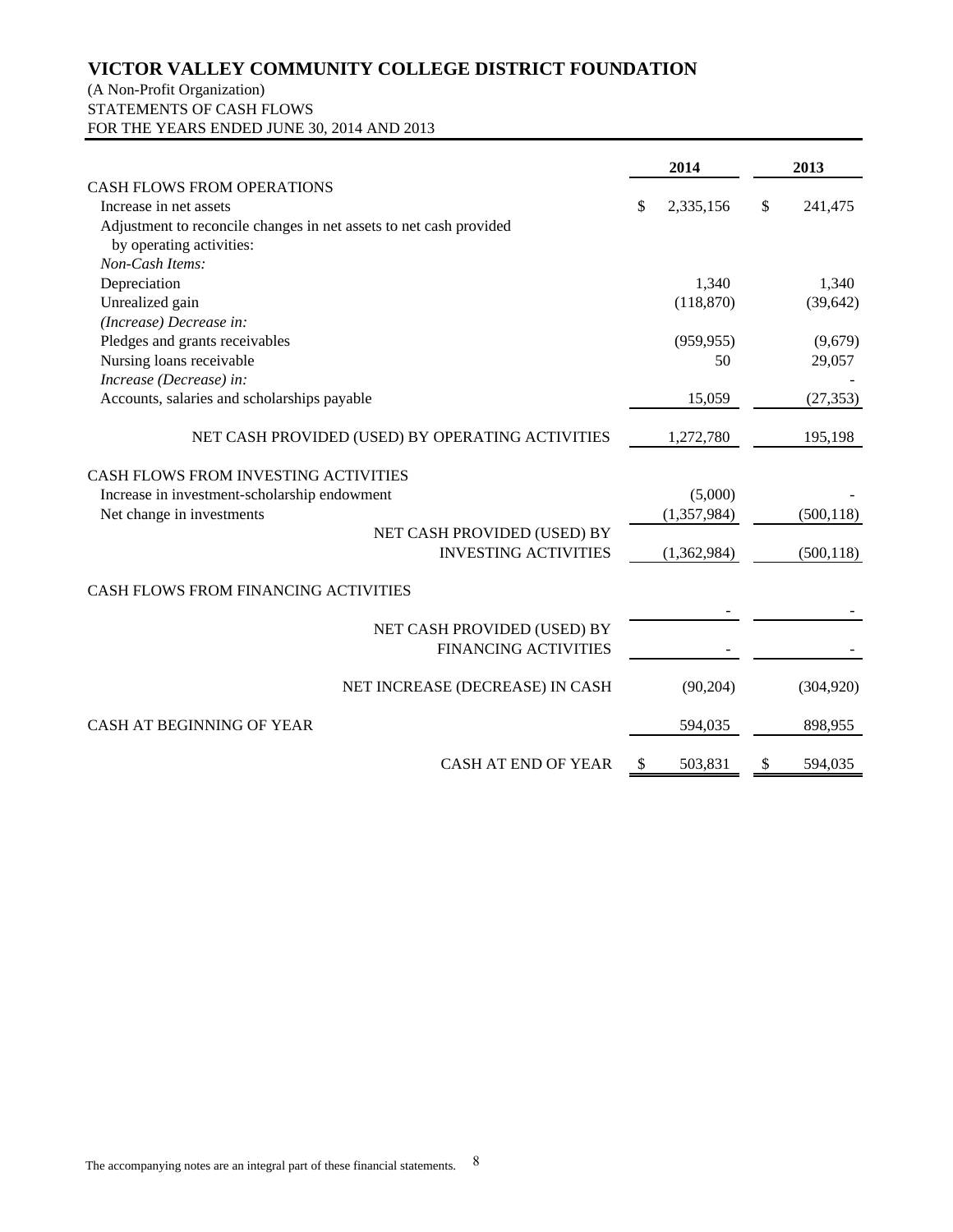(A Non-Profit organization) NOTES TO FINANCIAL STATEMENTS FOR THE YEARS ENDED JUNE 30, 2014 AND 2013

#### **NOTE 1 – SUMMARY OF SIGNIFICANT ACCOUNTING POLICIES**

## **Nature of Activities**

Victor Valley Community College District Foundation (the "Foundation") is a not-for-profit organization whose purpose is to support the operations and the students of Victor Valley Community College. The Foundation elicits donations for scholarships and loans to needy and deserving college students. The Foundation also develops resources and makes grants to support college educational programs.

## **Basis of Accounting**

The Foundation maintains its accounting records on the accrual basis of accounting whereby revenues are recorded when earned and expenses are recorded when the obligation is incurred.

## **Basis of Presentation**

The Foundation reports information regarding its financial position and activities according to three classes of net assets: unrestricted net assets, temporarily restricted net assets, and permanently restricted net assets.

- (1) *Unrestricted Net Assets* these generally result from revenues generated by receiving unrestricted contributions, providing services, and receiving interest from investments less expenses incurred in providing program related services, raising contributions, and performing administrative functions.
- (2) *Temporarily Restricted Net Assets* the Foundation reports gifts of cash and other assets as temporarily restricted support if they are received with donor stipulations that limit the use of the donated assets. When a donor restriction expires, that is when a stipulated time restriction ends or the purpose of the restriction is accomplished, temporarily restricted net assets are classified to unrestricted net assets and reported in the Statement of Activities as net assets released from program or capital restrictions.
- (3) *Permanently Restricted Net Assets* these net assets are received from donors who stipulate that resources are to be maintained permanently, but permits the Foundation to expend all of the income (or other economic benefits) derived from the donated assets.

#### **Contributions**

Contributions received are recorded as increases in unrestricted, temporarily restricted, or permanently restricted net assets depending on the existence and/or nature of any donor restrictions. Donor-restricted contributions are reported as increases in temporarily or permanently restricted net assets, depending on the nature of the restrictions. When restrictions expire (that is, when a stipulated time restriction ends or purpose restriction is accomplished), temporarily restricted net assets are reclassified to unrestricted net assets and reported in the statement of activities as net assets released from restrictions.

#### **In-Kind Contributions**

The Foundation recognizes the estimated value of in-kind contributions when received and the transfer of most of the items received for the use of the College at the same value. In-kind contributions of items that the Foundation ultimately puts to use are recorded as expenses, or, if they qualify, are capitalized as fixed assets.

#### **Functional Allocation of Expenses**

Costs of providing Victor Valley Community College District Foundation 's programs and activities are presented in the Statement of Functional Expenses. The Foundation classifies portions to general and administrative and fundraising based on the costs associated with the respective categories.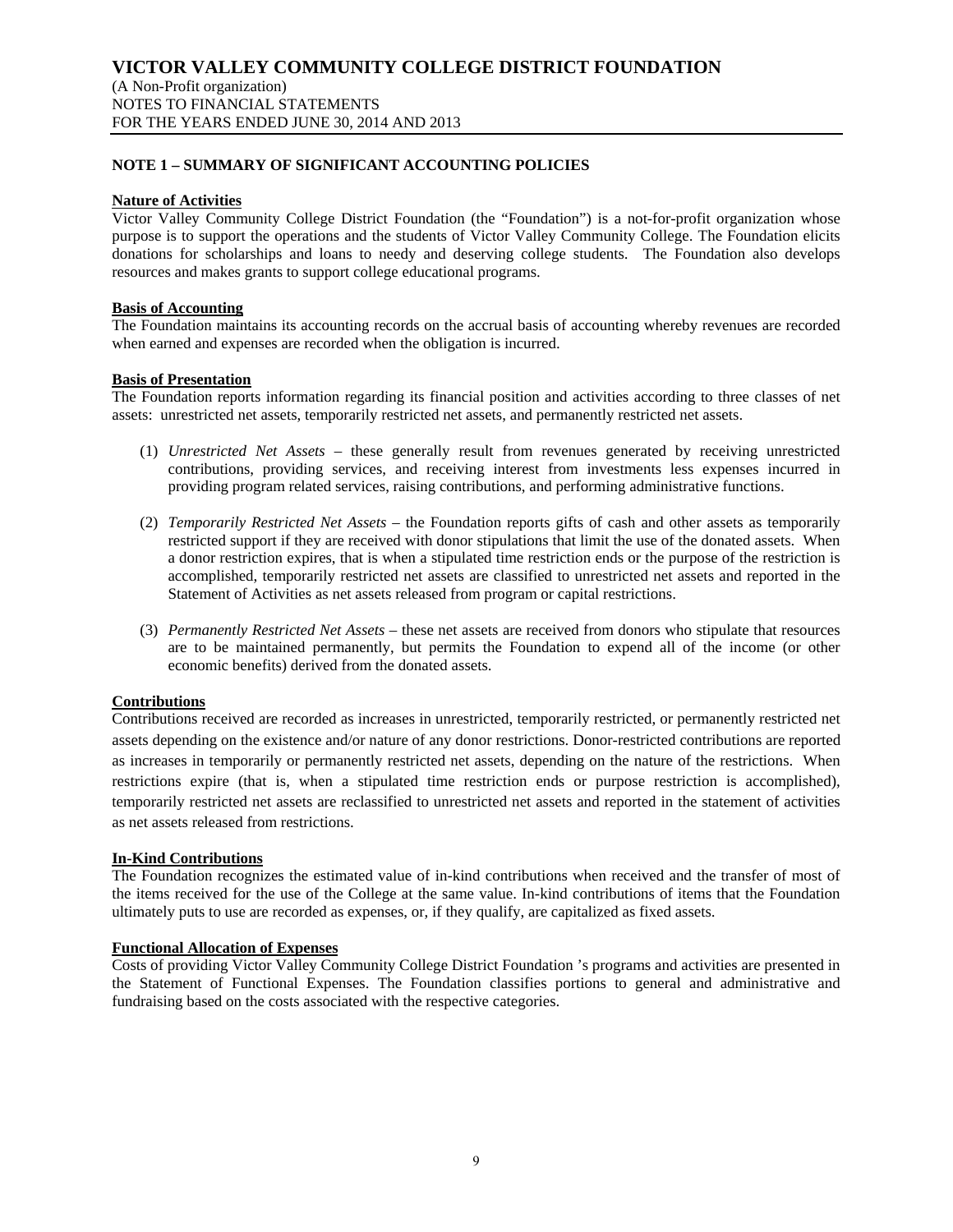## **NOTE 1 – SUMMARY OF SIGNIFICANT ACCOUNTING POLICIES,** continued

#### **Cash and Cash Equivalents**

For purposes of the statement of cash flows, the Foundation considers all highly liquid investments available for current use with an initial maturity of three months or less to be cash equivalents.

#### **Investments**

Investments are carried at fair value.

#### **Property and Equipment**

Property and equipment are reported at cost if purchased or at fair value at the date of donation. Property and equipment is capitalized if the cost of an asset is greater than or equal to \$1,000 and the useful life is over one year. Depreciation is provided using the straight-line method over the estimated useful lives of the related assets as follows:

Office equipment 5-10 years

#### **Use of Estimates**

The preparation of financial statements in conformity with generally accepted accounting principles requires management to make estimates and assumptions that affect certain reported amounts and disclosures. Accordingly, actual results could differ from those estimates.

#### **Income Taxes**

The Foundation is a not-for-profit organization that is exempt from federal income taxes under Section 501 (c)(3) of the Internal Revenue Code and classified by the Internal Revenue Service as other than a private foundation. It is exempt from state taxes under Revenue and Taxation Code Section 23701(d).

Management believes that all of the positions taken by the Foundation, in its federal and state income tax returns, are more likely than not to be sustained upon examination. Victor Valley Community College District Foundation files returns in the U.S. Federal jurisdiction and the State of California. The Organization's federal income tax returns for the prior three tax years remain subject to examination by the Internal Revenue Service. The Organization's California income tax returns for the prior four tax years remain subject to examination by the Franchise Tax Board.

#### **Disclosure About Fair Value of Assets and Liabilities**

Victor Valley Community College District Foundation adopted the standard for Fair Value Measurements. The Accounting principle for fair value measurements defines fair value, establishes a framework for measuring fair value and expands disclosure about fair value measurements.

The Foundation defines fair value as the price that would be received to sell an asset or paid to transfer a liability in an orderly transaction between market participants at the measurement date. The standard also establishes a fair value hierarchy which requires an entity to maximize the use of observable inputs and minimize the use of unobservable inputs when measuring fair value. The standards three levels of inputs that may be used to measure fair value:

Level 1: Observable prices in active markets for identical assets or liabilities.

Level 2: Observable inputs other than Level 1 prices such as quoted prices for similar assets or liabilities; quoted prices in markets that are not active; or other inputs that are observable or can be corroborated by observable market data for substantially the full-term of the assets or liabilities.

Level 3: Unobservable inputs that are supported by little or no market activity and that are significant to the fair value of the assets or liabilities.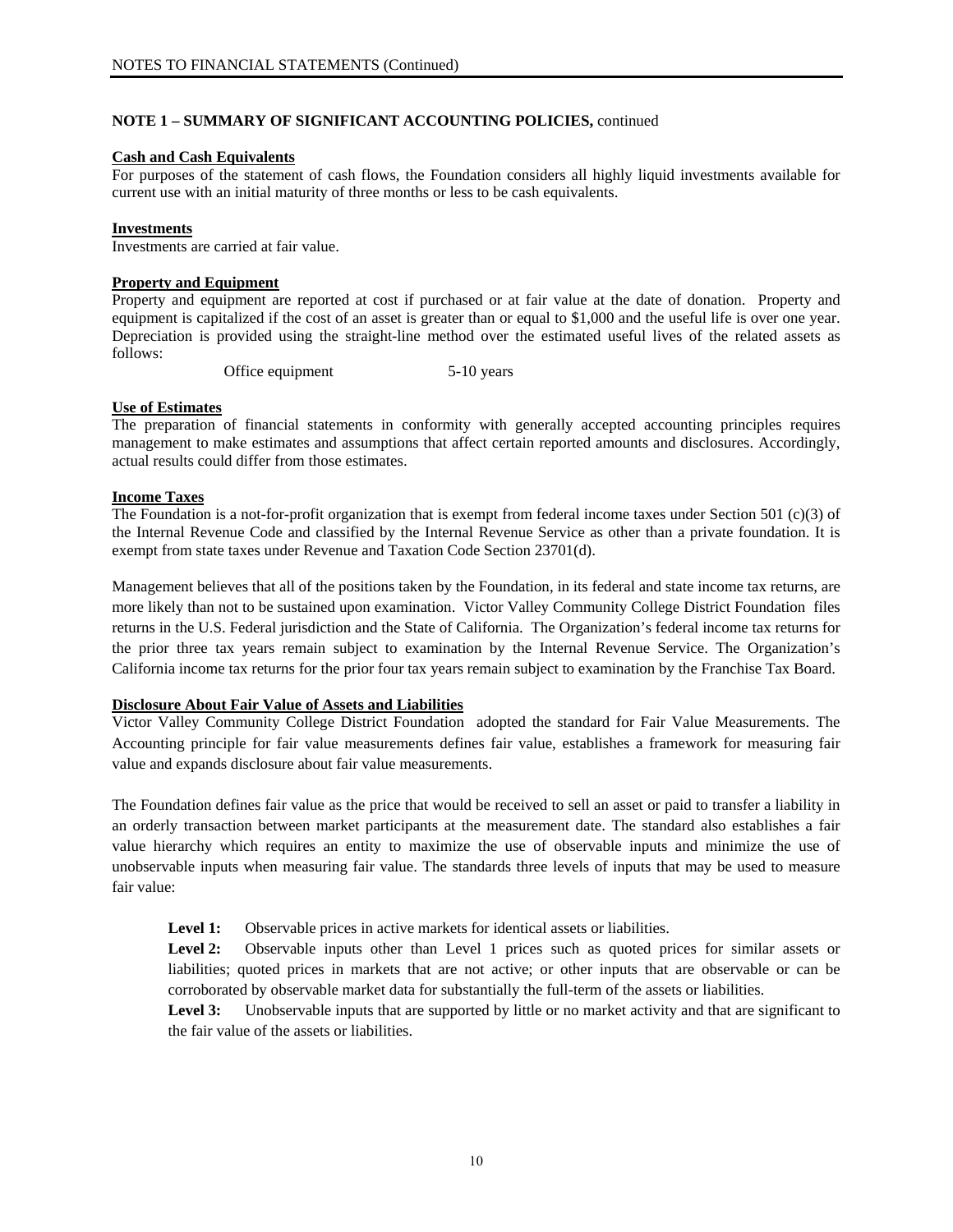# **NOTE 2 – RECEIVABLES**

## **Pledges and Grants Receivable**

Pledges and grants receivable are stated at the amount management expects to collect from outstanding balances. Management provides for probably uncollectable amounts through reduction in revenues related to those uncollectible amounts.

Pledges receivable consisted of the following:

|                                                    | 6/30/14               | 6/30/13 |                   |  |
|----------------------------------------------------|-----------------------|---------|-------------------|--|
| Receivables<br>Allowance for uncollectible pledges | 1,082,413<br>(54,169) |         | 72,260<br>(3.971) |  |
| Total pledges receivable                           | 1,028,244             |         | 68.289            |  |

#### **Nursing Loans Receivable**

Nursing loans receivable were as follows:

|       | 6/30/13 |       |  |
|-------|---------|-------|--|
| 5.950 |         | 6,000 |  |
| 300   |         | (300) |  |
| 5.650 |         | 5.700 |  |
|       |         |       |  |

# **NOTE 3 – INVESTMENTS**

At June 30, 2014 and 2013, investments consisted of the following:

|                         | 6/30/14 |           |  | 6/30/13   |
|-------------------------|---------|-----------|--|-----------|
| Mutual funds            |         | 2,119,334 |  | 1,646,033 |
| Certificates of deposit |         | 1,000,002 |  | 26,567    |
| Total investments       |         | 3,119,336 |  | 1,672,600 |

#### **NOTE 4 – CONCENTRATION OF CREDIT RISK**

From time to time, the Foundation maintains bank balances in excess of the federally insured limits. This risk is mitigated by utilizing only highly rated financial institutions. At June 30, 2014 and 2013, the Foundation had approximately \$254,000 and \$151,000, respectively, in excess of the federally insured limit.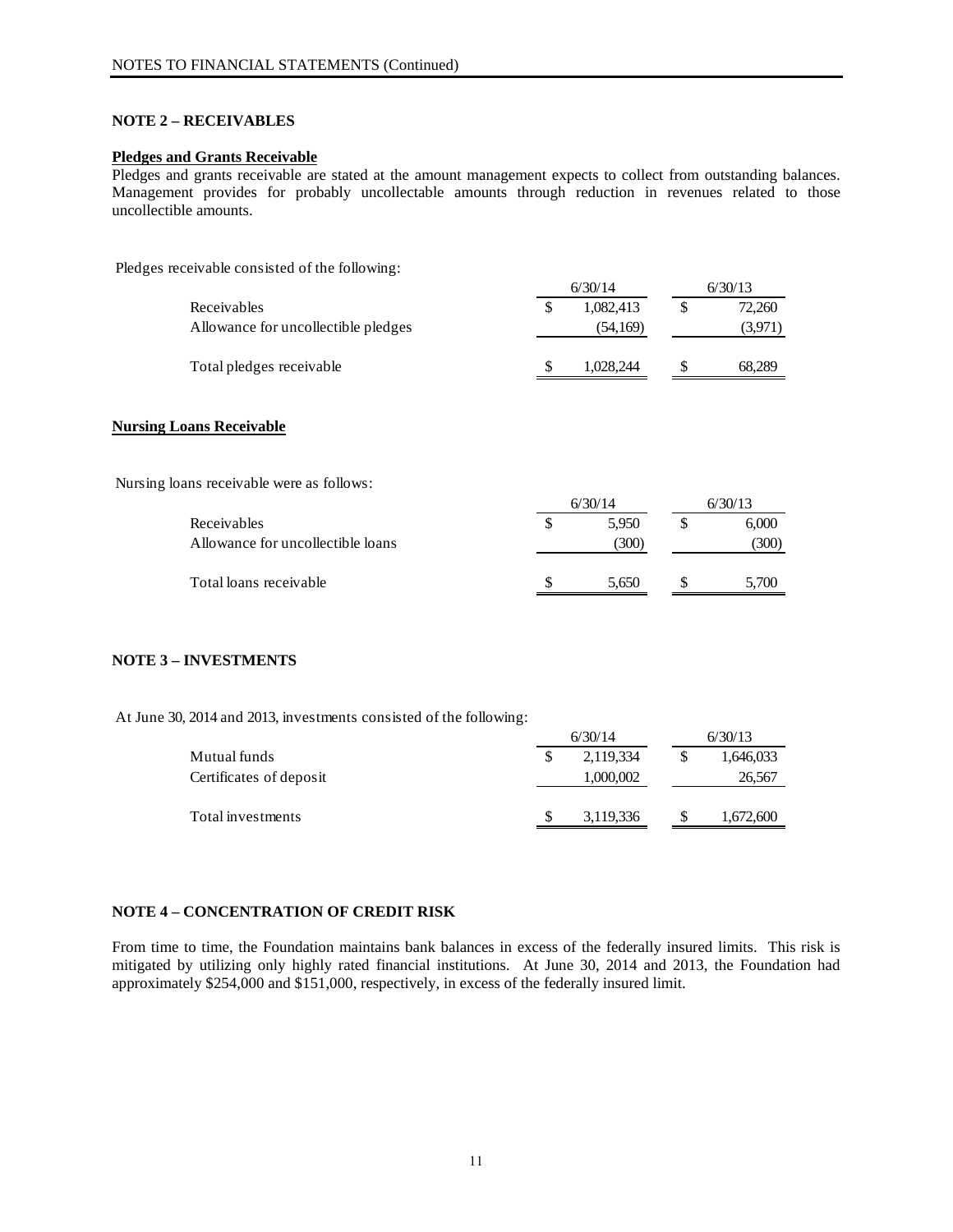#### **NOTE 5 – ENDOWMENT FUNDS**

Victor Valley Community College District Foundation Board of Directors has interpreted the State Prudent Management of Institutional Funds Act (SPMIFA), as requiring the preservation of the fair value of the original gift as of the date of the donor-restricted endowment funds, unless there are explicit donor stipulations to the contrary. Accordingly, the Foundation classifies as permanently restricted net assets a) the original value of the gifts donated to permanent endowment, b) the original value of subsequent gifts to the permanent endowment, and c) accumulations to the permanent endowment made in accordance with the direction of the applicable donor gift instrument at the time the accumulation is added to the fund. The remaining portion of the donor-restricted endowment fund that is not classified in permanently restricted net assets is classified as temporarily restricted net assets until those amounts are appropriated for expenditure by The Foundation in a manner consistent with the standard of prudence prescribed by SPMIFA. In accordance with SPMIFA, The Foundation considers the following factors in making a determination to appropriate or accumulate donor-restricted endowment funds: 1) the duration and preservation of the various funds, 2) the purposes of the donor-restricted endowment funds, 3) general economic conditions, 4) the possible effect of inflation and deflation, 5) the expected total return from income and the appreciation of investments, 6) other resources of The Foundation, and 7) The Foundation's investment policies.

*Investment Return Objectives, Risk Parameters and Strategies.* Victor Valley Community College District Foundation 's investment policy stipulates that a prudent portion of monies are to be placed in interest-bearing accounts, to maximize the potential earnings on the gifts. The general rule for acceptable investments for the aggregated endowment funds (federal and non-federal) are savings accounts or in low-risk securities in which a regulated insurance company may invest under the law of the State in which the institution is located. This typically includes "savings accounts" such as a federally insured bank savings account, a comparable interest bearing account offered by a bank, or a money market fund. "Low-risk securities" includes certificates of deposit, mutual funds, stocks, or bonds.

*Spending Policy.* Income from the endowment may be spent for costs necessary to operate the Foundation, including general operating and maintenance costs, costs to administer and manage the endowment fund, and costs associated with buying and selling securities, such as stockbroker commissions and fees to "load" mutual funds. Income from the endowment cannot be spent for a school or department of divinity or any religious worship or sectarian activity, an activity that is inconsistent with a State plan for desegregation applicable to the grantee, or an activity that is inconsistent with a State plan applicable to the grantee.

Endowment net assets composition by type of fund as of June 30, 2014 and 2013 is as follows:

|                                   | <b>Temporarily</b><br><b>Restricted</b> |         |  | <b>Permanently</b><br><b>Restricted</b> | <b>Total</b> |           |  |
|-----------------------------------|-----------------------------------------|---------|--|-----------------------------------------|--------------|-----------|--|
| June 30, 2014:<br>Endowment Funds | £.                                      | 183,531 |  | 1,260,295                               | ъ            | 1,443,826 |  |
| June 30, 2013:<br>Endowment Funds |                                         | 162.981 |  | 1,257,795                               |              | 1,420,776 |  |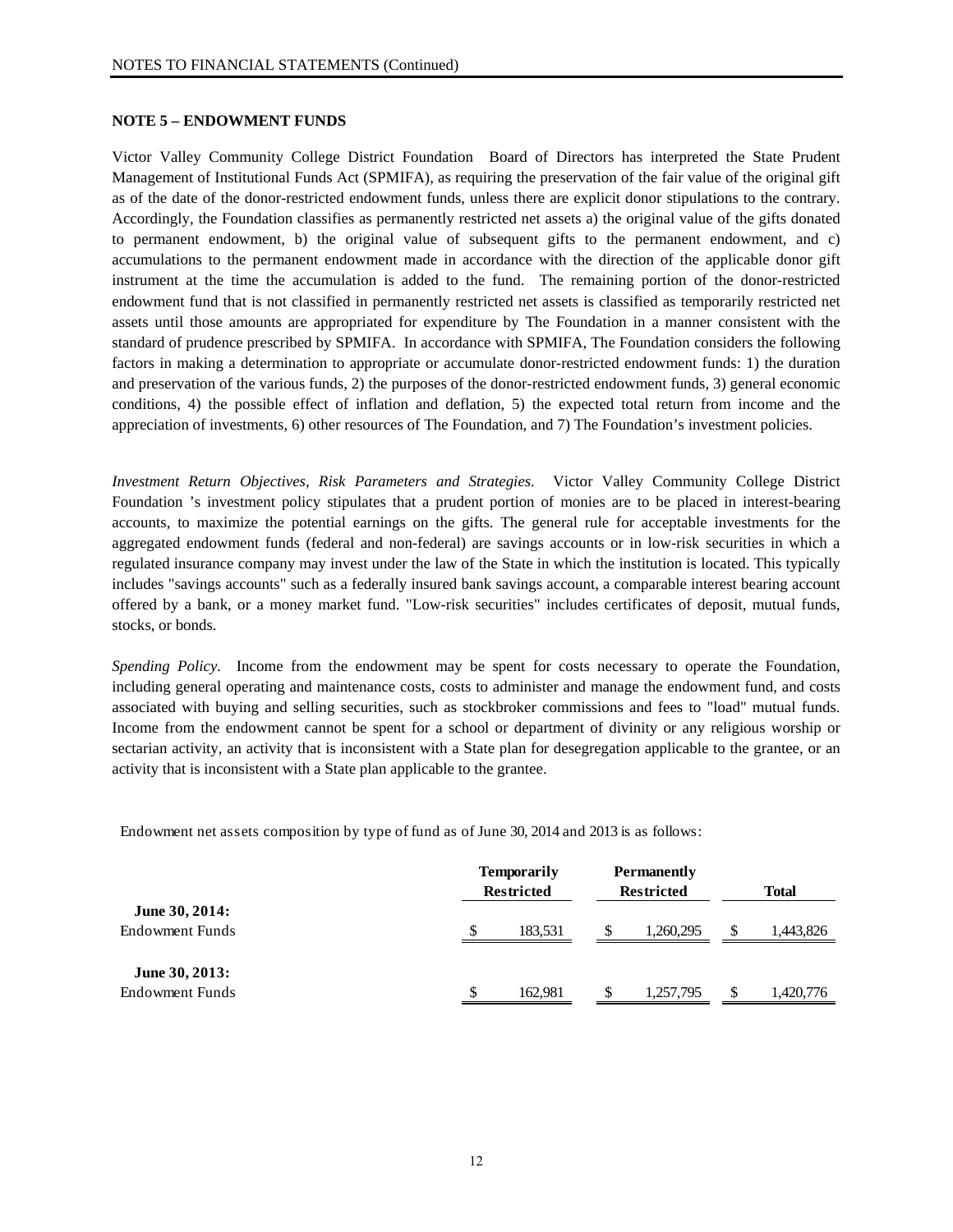# **NOTE 5 – ENDOWMENT FUNDS,** continued

The changes in endowment net assets for the years ended June 30, 2014 and 2013 are as follows:

|                                         | <b>Temporarily</b><br><b>Restricted</b> |           | <b>Permanently</b><br><b>Restricted</b> |           | <b>Total</b> |           |
|-----------------------------------------|-----------------------------------------|-----------|-----------------------------------------|-----------|--------------|-----------|
| June 30, 2014:                          |                                         |           |                                         |           |              |           |
| Endowment net assets, beginning of year | \$                                      | 162,981   | \$                                      | 1,257,795 | \$           | 1,420,776 |
| Contributions                           |                                         |           |                                         | 2,500     |              | 2,500     |
| Transfer of funds                       |                                         |           |                                         |           |              |           |
| Investment return:                      |                                         |           |                                         |           |              |           |
| Investment income                       |                                         | 2,418     |                                         |           |              | 2,418     |
| Net depreciation of investment          |                                         | 18,132    |                                         |           |              | 18,132    |
| Endowment net assets, end of year       |                                         | 183,531   |                                         | 1,260,295 | \$           | 1,443,826 |
| June 30, 2013:                          |                                         |           |                                         |           |              |           |
| Endowment net assets, beginning of year | \$                                      | 270,114   | \$                                      | 987,420   | \$           | 1,257,534 |
| Contributions                           |                                         |           |                                         | 206,375   |              | 206,375   |
| Transfer of funds                       |                                         | (64,000)  |                                         | 64,000    |              |           |
| Investment return:                      |                                         |           |                                         |           |              |           |
| Investment income                       |                                         | 13,737    |                                         |           |              | 13,737    |
| Net depreciation of investment          |                                         | (56, 870) |                                         |           |              | (56, 870) |
| Endowment net assets, end of year       | \$                                      | 162,981   | \$                                      | 1,257,795 | \$           | 1,420,776 |

# **NOTE 6 – RESTRICTIONS ON NET ASSETS**

The detail of temporarily and permanently restricted net assets as of June 30, 2014 is as follows:

Net assets released from restrictions during year ending 6/30/2014 were comprised of the following:

| Funds available for the year       | <sup>8</sup> | 203.953 |
|------------------------------------|--------------|---------|
| Purchase of equipment and supplies |              | 45,235  |
| Scholarships provided              |              | 229,404 |
| Grants awarded                     |              | 196,075 |
|                                    |              | 674.667 |

Temporarily restricted net assets at June 30, 2014, are available for the following purposes:

| Available for future periods                                   | S | 2.408.475 |
|----------------------------------------------------------------|---|-----------|
| Available for scholarships                                     |   | 166,968   |
| Investment return on permanently restricted net assets not yet |   |           |
| appropriated for expenditure                                   |   | 183,531   |
|                                                                |   | 2,758,974 |

Permanently restricted net assets consisted of the following at June 30, 2014:

| Endowment funds | 1.260.295 |
|-----------------|-----------|
|                 | 1,260,295 |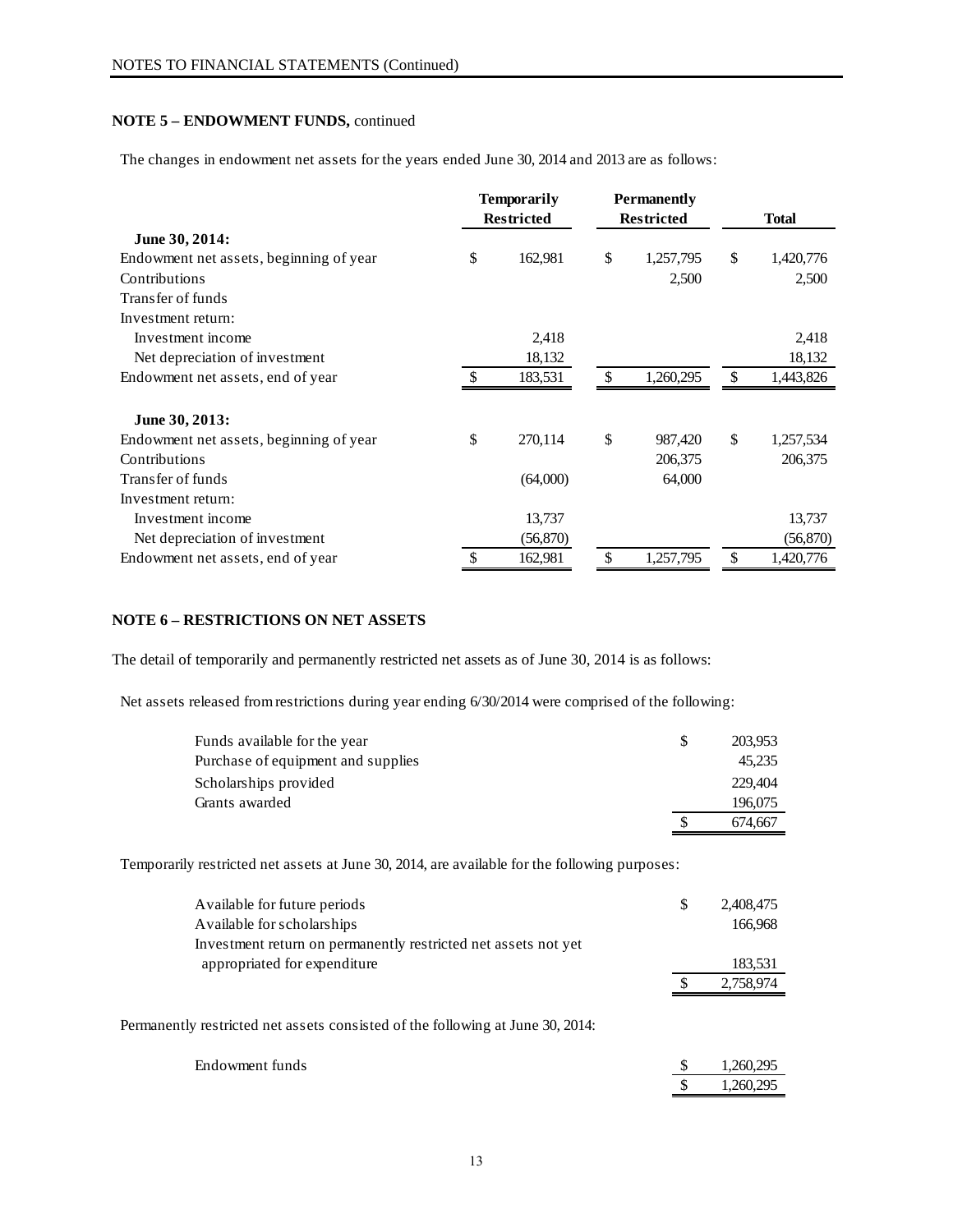# **NOTE 7 – RECLASSIFICATION**

A transfer of \$64,000 was made during the prior year from temporarily restricted to permanently restricted to properly state ending balances.

## **NOTE 8 – FAIR VALUE MEASUREMENTS**

Fair value measurements for assets reported at fair value on a recurring basis were determined based on:

| Description                  |               | Fair Value |    | Quoted Prices in<br><b>Active Markets</b><br>for Identical<br>Assets (Level 1) | Significant Other<br>Observable<br>Inputs (Level 2) |  | Significant<br>Unobservable<br>Inputs (Level3) |  |
|------------------------------|---------------|------------|----|--------------------------------------------------------------------------------|-----------------------------------------------------|--|------------------------------------------------|--|
| Short-term investments       |               |            |    |                                                                                |                                                     |  |                                                |  |
| Certificates of deposit      | <sup>\$</sup> | 1,000,002  | \$ | 1,000,002                                                                      | \$                                                  |  | \$                                             |  |
| Total short-term investments | -S            | 1,000,002  | \$ | 1,000,002                                                                      | \$                                                  |  |                                                |  |
| Long-term investments        |               |            |    |                                                                                |                                                     |  |                                                |  |
| Cash and cash equivalents    | \$            | 293,225    | \$ | 293,225                                                                        | \$                                                  |  | \$                                             |  |
| Equity securities            |               |            |    |                                                                                |                                                     |  |                                                |  |
| Domestic                     |               | 1,135,443  |    | 1,135,443                                                                      |                                                     |  |                                                |  |
| Debt securities              |               |            |    |                                                                                |                                                     |  |                                                |  |
| Corporate bonds              |               | 690,666    |    | 690,666                                                                        |                                                     |  |                                                |  |
| Total long-term investments  | S             | 2,119,334  | \$ | 2,119,334                                                                      | \$                                                  |  |                                                |  |

# **NOTE 9 – FUNDS RAISED ON BEHALF OF VICTOR VALLEY COLLEGE**

The amount of grants, contract and community education funds raised on behalf of Victor Valley College that did not go directly through our books and went straight to Victor Valley College is \$17,899,727

#### **NOTE 10 – EVENT AND OTHER REVENUE (NET)**

The following identifies the gross event revenue and direct event expenses.

| Event Revenue         | 126.563 |
|-----------------------|---------|
| Less: Direct Expenses | 103.656 |
| Event Revenue (Net)   | 22.907  |